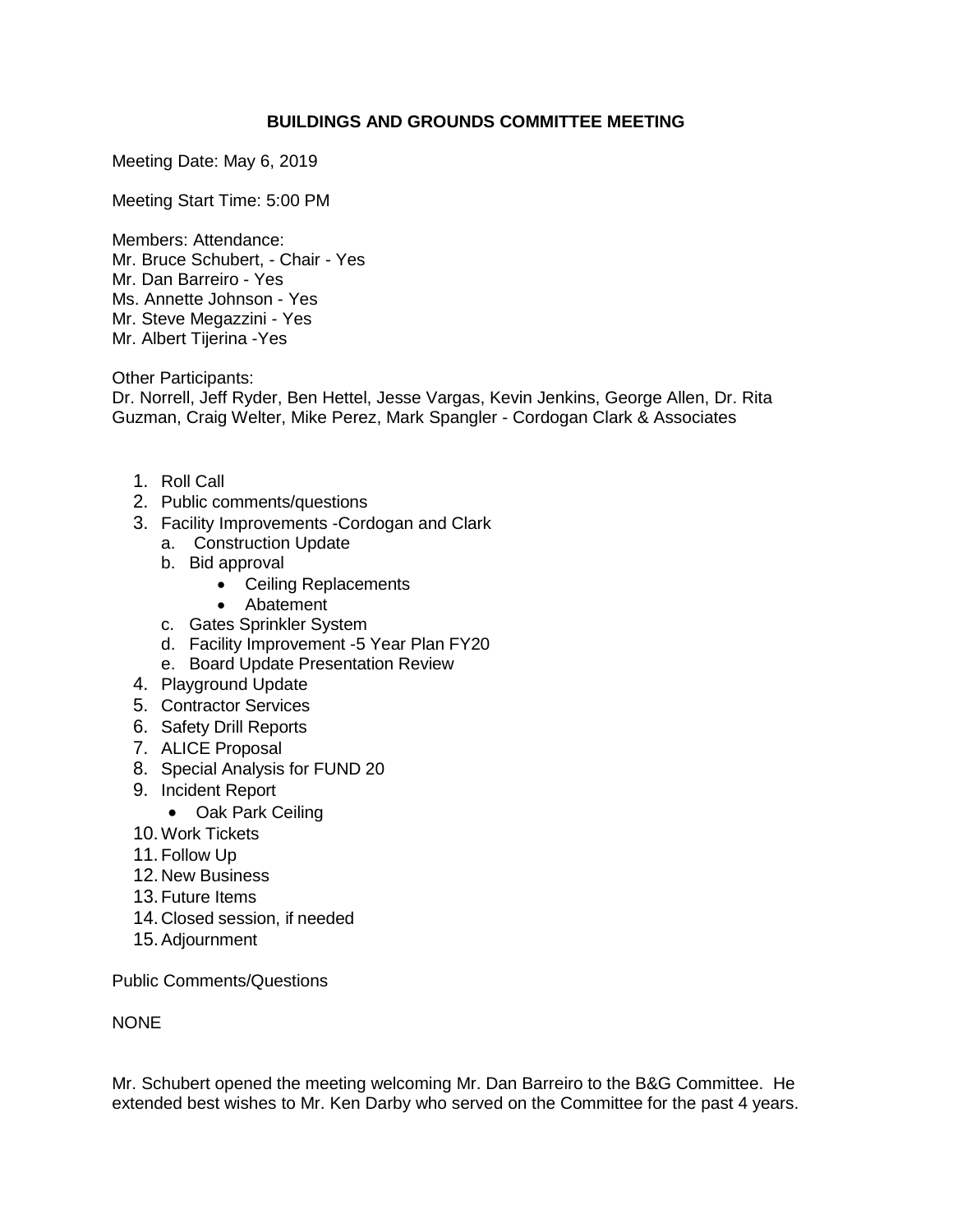# **Facility Improvements Plan FY20 – Cordogan and Clark**

Mr. Welter reported the Oak Park playground project is underway and has a completion date for the end of June.

Bardwell project had weather related issues in the fall and is now in the final stages of completion with the fencing.

Lighting at EHS is ongoing and in the final stages at Cowherd with misc. punch list items. He reported the staff is pleased with the results of the updated lighting.

Mr. Barreiro inquired the purpose of the weekly reports. Mr. Welter stated they are for the District staff who meets on a weekly basis with Cordogan for updates. Mr. Schubert stated the summary sheets are very helpful with keeping the Committee informed on projects and status. Mr. Schubert questioned with the hoisting of the RTU units and cranes necessary for the upcoming mechanical work if the operators are subcontractors of Cordogan. Mr. Welter informed the Committee the workers are sub-contractors of the Contractor responsible for the contract (Mechanical Inc.) and they both are responsible for the safety at the site and have already taken steps to coordinate work with district scheduling and anticipated occupancies. Mr. Schubert also inquired regarding lighting rebates. Mr. Welter stated the rebates have been a smooth process and there are 2 locations (Rollins & Beaupre) that received more in rebates than expected.

Ceiling work at 4 locations; Beaupre, Brady Oak Park and Gates were put out for bid and bids were received for ceiling replacement and abatement. Mr. Welter is recommending rejection of the bids for Beaupre and Oak Park due to a need for a redefined project scope. These locations can be rebid once the scope of work is redefined.

He presented bid for Brady and Gates. The low bid for Brady ceiling is Lite Construction in the amount of \$124,000 and asbestos abatement to Colfax in the amount of \$76,890.00. The low bid for Gates ceiling is Lite Construction with base bid and alternates in the amount of \$464,000 and asbestos abatement to Nationwide Environmental & Demo in the amount of \$342,500. Mr. Welter expressed his intention was to present to the Board this evening, May  $6<sup>th</sup>$ , for approval. Mr. Schubert stated he did not believe there was an action item on the agenda for this evening. Discussion took place with the Committee and it was agreed that a "special" Board Meeting would take place for approval due to the critical timeline for the project.

Mr. Welter presented a handout which conducted a study of 7 buildings for sprinklers. The work would coincide with the mechanical projects next summer. He suggested with the ceiling replacement at Gates, it would be the time to move forward with sprinkler installation at an additional cost of approximately \$300,000. The Committee agreed to move forward with a bid packet to obtain pricing. Once pricing is obtained, Mr. Welter will bring back to Committee for approval. It will also give the Committee time to look at the District as a whole for additional sprinkler projects. Dr. Norrell stated she had a meeting with insurance and sprinklers would benefit a significant discount.

Mr. Welter spoke regarding the 5-year plan with projects in Summer 2020. Sections of roofing are to take place at 5 locations; Allen, Bardwell, Gates, Krug and FRMA. Masonry repairs are also scheduled at Gates and Oak Park. Pavement replacement/overlay at Oak Park and Brady with consideration for extending green areas.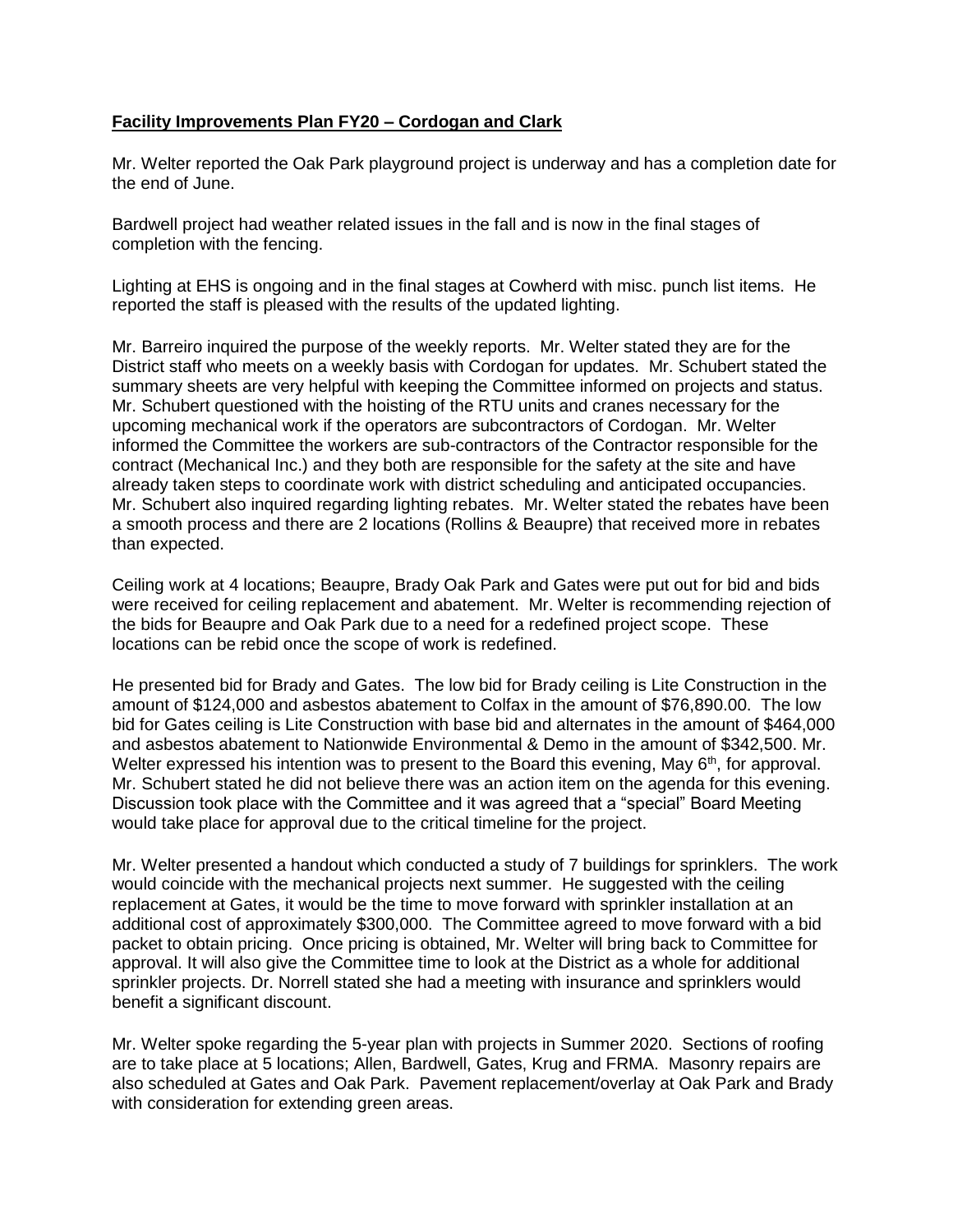Simmons will have the main parking area and front drive replaced. Water and sewer issues in the area will be addressed. Ms. Johnson inquired regarding the loop around the building. Mr. Welter stated that area is not being addressed in the project scope. The Committee agreed the area should be addressed. There is a drainage problem in the area of the back loop and is too short of notice to engineer the water issue. This can be added into the 5-year plan for replacement at a later date. Committee agreed patching should take place, Mr. Welter will obtain a cost estimate.

Sprinkler work will be addressed during the next 3 years at EHS. At the end of the project, EHS will be fully sprinkled and in compliance with the ROE requirement. Tile abatement will be taken into consideration at the time the ceiling work is taking place. Work will be completed in phases during 2020, 2021, 2022.

Mr. Welter presented a Draft of Summer Projects 2019 to be presented to the full Board at the May  $20<sup>th</sup>$  meeting. Mr. Barreiro inquired if there are plans for flooring abatement. Mr. Welter stated there are small areas to be abated and he will add the project to the Draft.

Discussion took place regarding the Oak Park ceiling incident. A 15' section of the ceiling that had previously been sagging on the third floor collapsed after hours on April 23<sup>rd</sup>. This area was currently being monitored and scheduled to be replaced during the Summer 2019. B&G staff members were present when the collapse took place. A contractor was called and a temporary shoring measure took place. Cordogan and District have assessed other areas of the ceiling for safety. There is a full ceiling replacement scheduled at Oak Park for Summer 2019. Mr. Welter informed the Committee there is a sagging ceiling in an area at Beaupre. This area will be reevaluated prior to going out for rebid.

## **Playground Update**

Mr. Tijerina presented a summary of the playground audit. The Priority #1's have been completed along with ongoing completion on Priority #2's. With the weather, there has not been mulch added. A meeting took place with the firepersons and engineers to provide a newly created Playground Daily Inspection list. Firepersons/engineers should conduct a daily inspection and turn in completed list to B&G. Supervisors should inspect monthly with a more detailed audit. Safety measures will take place to remove equipment that is not safe. There is a plan for training of Certified Public Safety Inspector. A District maintenance mechanic and a supervisor will be trained. Mr. Barreiro questioned if the assessments conducted are based on the age of the playground and codes. Mr. Tijerina stated he believes the oldest playground is approximately 20-21 years old and inspections are based off current standards. It was also noted; ROE inspections/visits do not involve playgrounds.

## **Contractor Services**

Mr. Megazzini reported there was a Union concern with contracting out in regards to completing work orders. Communication needs to continue with staff availability to complete specific work orders and the time frame for completion. Dr. Norrell added a meeting took place with discussion of receiving 15-20 new work tickets per day. Work orders cannot stay current and the ability to catch up with this volume. She suggested a proposal from operations regarding seeking external assistance.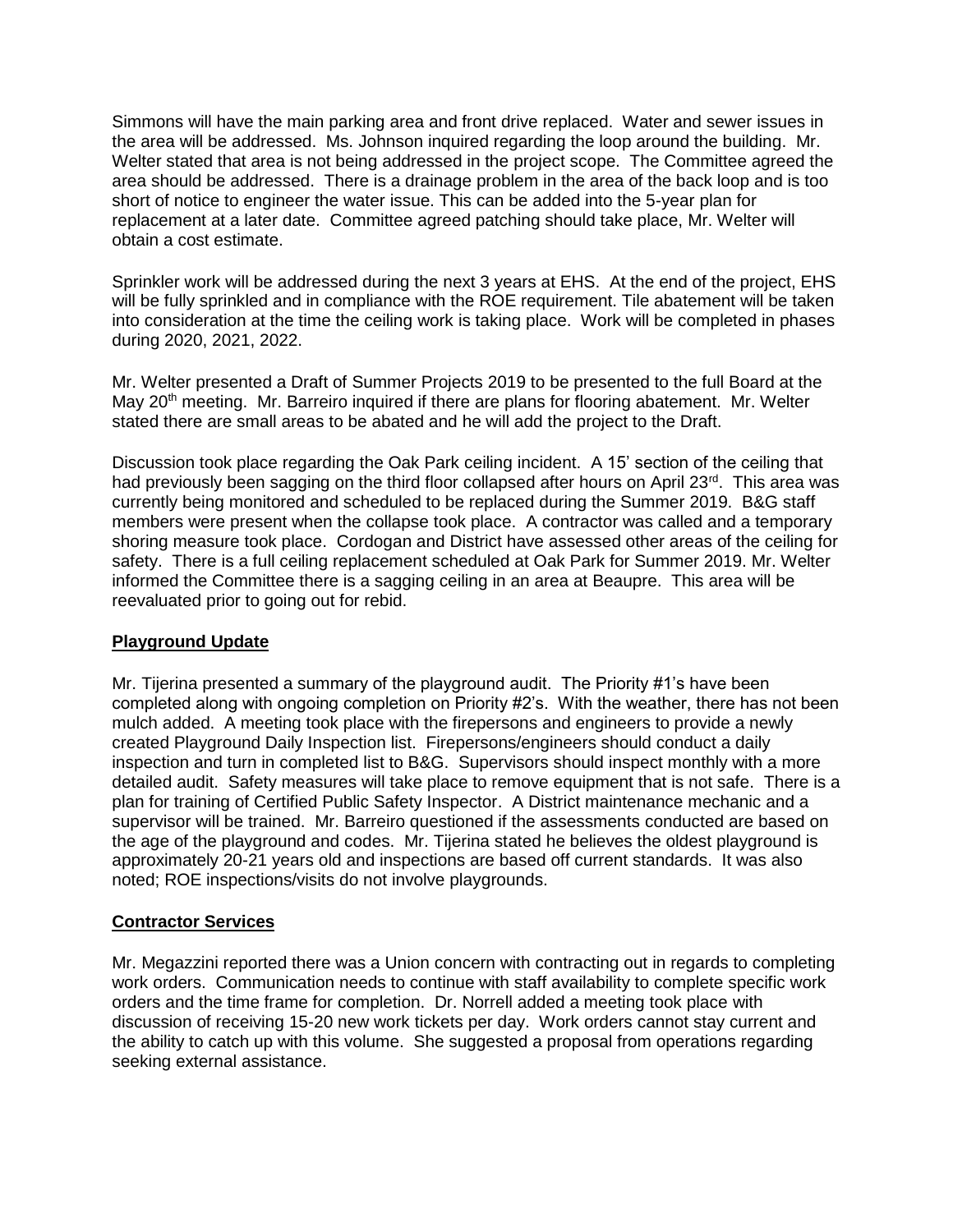# **Safety Drill Reports**

Mr. Megazzini noted the Safety Drill Reports attached are used by the ROE for recording of safety drills. Mr. Schubert noted there are still locations that will need to complete required drills prior to the end of the school year. He stated the Board needs to conduct an annual review. The completed drills will be presented to the Board in June.

# **ALICE Proposal**

Mr. Kevin Jenkins presented an ALICE Training proposal. The proposal included 2000 ELearning licenses with a 45 minute staff online training for a yearly license over a 3 year period. Train the Trainers will consist of approximately 50 staff members receiving a 2 year license. The fee to recertify every 2 years in \$10.00. Once ALICE training has been completed, trained drills can take place. The training cost over a 3 year period for ELearning training is \$59,700 and Train the Trainer is \$17,000, totaling \$76,700.

Mr. Megazzini informed the Committee there are currently approximately 12 Train the Trainers certified on the Safety Committee. Mr. Jenkins indicated there is a meeting set for May  $15<sup>th</sup>$  for discussion. ALICE is very important; every staff member should have training. Mr. Barreiro added a mandatory staff training took place at the City of Aurora.

The Committee supports the training and would like to move forward. Training could begin in June. Faculty and staff can present training to classes.

#### **Special Analysis for FUND 20**

Mr. Ryder presented and Special Analysis for FUND 20 to the Committee. The analysis was broken down into down into sections with an analysis of spending and balances remaining. The Committee requested to receive the Analysis for FUND 20 on a quarterly basis.

## **Work Tickets**

Mr. Hettel reported work orders did not trend down due to a large influx with the changing of systems from heating to cooling. He reported last July there were approximately 800 work tickets in the system and currently there are 255 open. Last week there were approximately 30 orders in one day received. Mr. Barreiro questioned if School Dude was used District wide and who is able to submit tickets. Mr. Hettel stated at most buildings anyone can submit tickets. Mr. Barreiro inquired if staff can see status of request. Mr. Vargas added they have rights to go into School Dude to submit and get status. Mr. Megazzini stated the procedure needs to be shored up and be consistent. Mr. Vargas explained in the past, work orders were sent to the principal for review, and approval. If the work request could be handled in the building, a radio call was made for the fireperson/engineer to complete. Mr. Vargas reported in the last 5 days, 71 work orders were created and 45 were completed. He stated the maintenance team is doing a great job. Dr. Guzman stated when she principal at Johnson, she would meet with her fireperson at least once a month, print report and go over work orders. Mr. Schubert suggested the work order topic be placed on a principal meeting agenda and then get the feedback.

Ms. Johnson stated there will be a maintenance position posted. Mr. Megazzini reported an additional maintenance mechanic position will be presented to the Board on May 20th for approval.